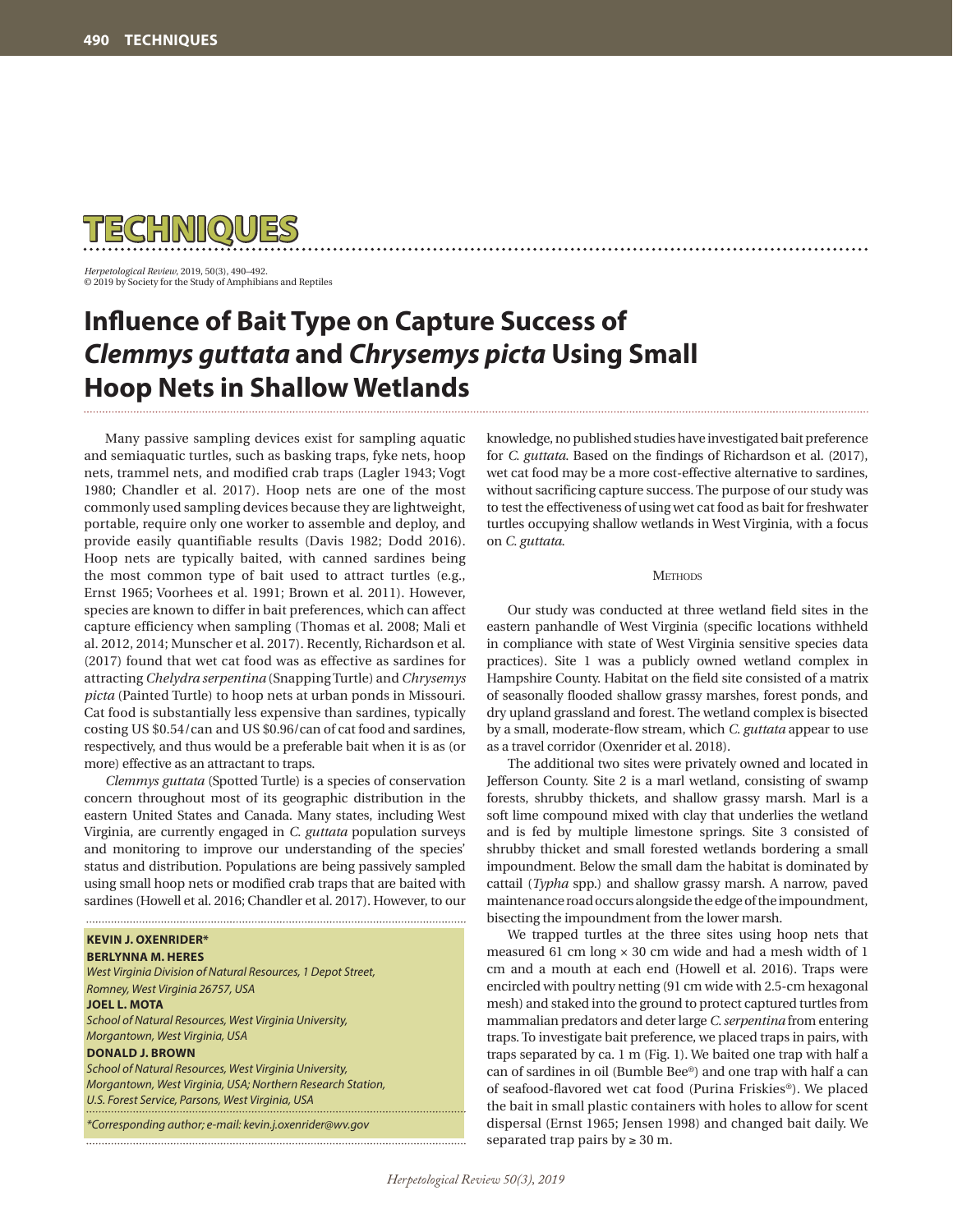

Fig. 1. Example of the trap used (A) and paired hoop net design used (B) to assess bait preference for freshwater turtles occupying shallow wetlands in West Virginia, with a focus on *Clemmys guttata* (Spotted Turtle). Note the use of poultry netting and stakes to protect captured turtles from mammalian predators.

Table 1. Number of freshwater turtles captured in hoop nets with different bait types in shallow wetlands in the eastern panhandle of West Virginia. P-values represent the results of paired randomization tests to determine if total captures, *Clemmys guttata* (Spotted Turtle) captures, and *Chrysemys picta* (Painted Turtle) captures differed by bait type. We did not analyze data from the additional species due to small sample sizes.

| Bait Type | Clemmys guttata | Chrysemys picta | Chelydra serpentina | Glyptemys insculpta | Sternotherus odoratus | Total |
|-----------|-----------------|-----------------|---------------------|---------------------|-----------------------|-------|
| Sardines  | 31              | 67              |                     |                     |                       | 110   |
| Cat food  | 27              | 63              |                     |                     |                       | 94    |
| Total     | 58              | 130             |                     |                     |                       | 204   |
| P         | 0.810           | 0.650           |                     |                     |                       | 0.426 |

Table 2. Number of *Clemmys guttata* (Spotted Turtle) captured in hoop nets, by site and bait type during each session. Total numbers of traps deployed are represented by N. Total numbers of turtles captured are described by the number of turtles found in traps containing sardines or cat food. Paired traps were not deployed at site 3 during the first trapping session.

| Session       | N             | Site 1<br>Sardines | Cat food | N  | Site 2<br>Sardines | Cat food | N                 | Site 3<br>Sardines       | Cat food          | N  | Total<br>Sardines | Cat food |
|---------------|---------------|--------------------|----------|----|--------------------|----------|-------------------|--------------------------|-------------------|----|-------------------|----------|
| $10-20$ April | <sup>10</sup> | 6                  | $\theta$ | 2  | 9                  | $\theta$ | $\qquad \qquad -$ | $\overline{\phantom{0}}$ | $\qquad \qquad -$ | 12 | 15                | $\theta$ |
| $1-25$ May    | 10            | 4                  | 15       | 9  | 10                 | 9        |                   | 2                        | 3                 | 26 | 16                | 27       |
| Total         | 20            | 10                 | 15       | 11 | 19                 | 9        |                   |                          | 3                 | 38 | 31                | 27       |

We trapped turtles from April to May of 2018 during sessions consisting of four consecutive trapping days, with sites 1 and 2 being trapped for two sessions, and site 3 being trapped for one session, for a total of 38 paired traps. We set trap pairs along edges of temporary pools, in between vegetation tussocks, and in rivulets flowing through shallow grassy marshes. All captured turtles were identified, counted, and released. All captured *C. guttata* were sexed, measured, marked using unique individual carapace notches (Cagle 1939) and Passive Integrated Transponder (PIT) tags, and released.

We used paired randomization tests with 10,000 iterations to determine if total captures, *C. guttata* captures, and *C. picta* captures differed by bait type. Randomization tests are appropriate for use when sample sizes are small, as in our study  $(N = 38$  sites), because the statistical distribution is derived from randomized data rather than assuming the data follow a parametric distribution (Sokal and Rohlf 1995). The *P*-values for randomization tests are also intuitive, representing the proportion of trials with a mean difference between samples that is as, or more, extreme than what we obtained in the study. The data used consisted of the total number of captures per trap within each trapping session, paired by trap pair. For *C. guttata*, which were individually marked, the total number of unique individuals per trap within each trapping session. Thus, the same individual could be represented up to two times in the data, if it was captured in both bait types. We inferred statistical significance at  $\alpha$  = 0.05.

We further assessed bait preference in *C. guttata* by conducting independent surveys in April 2019. Independent surveys were completed at sites 1 and 2 and a privately owned wetland in Hampshire County. Surveys were completed using identical traps and similar survey methods. One trap was used at each trap location and bait type was randomly assigned. We used a simple randomization test with 10,000 iterations to determine